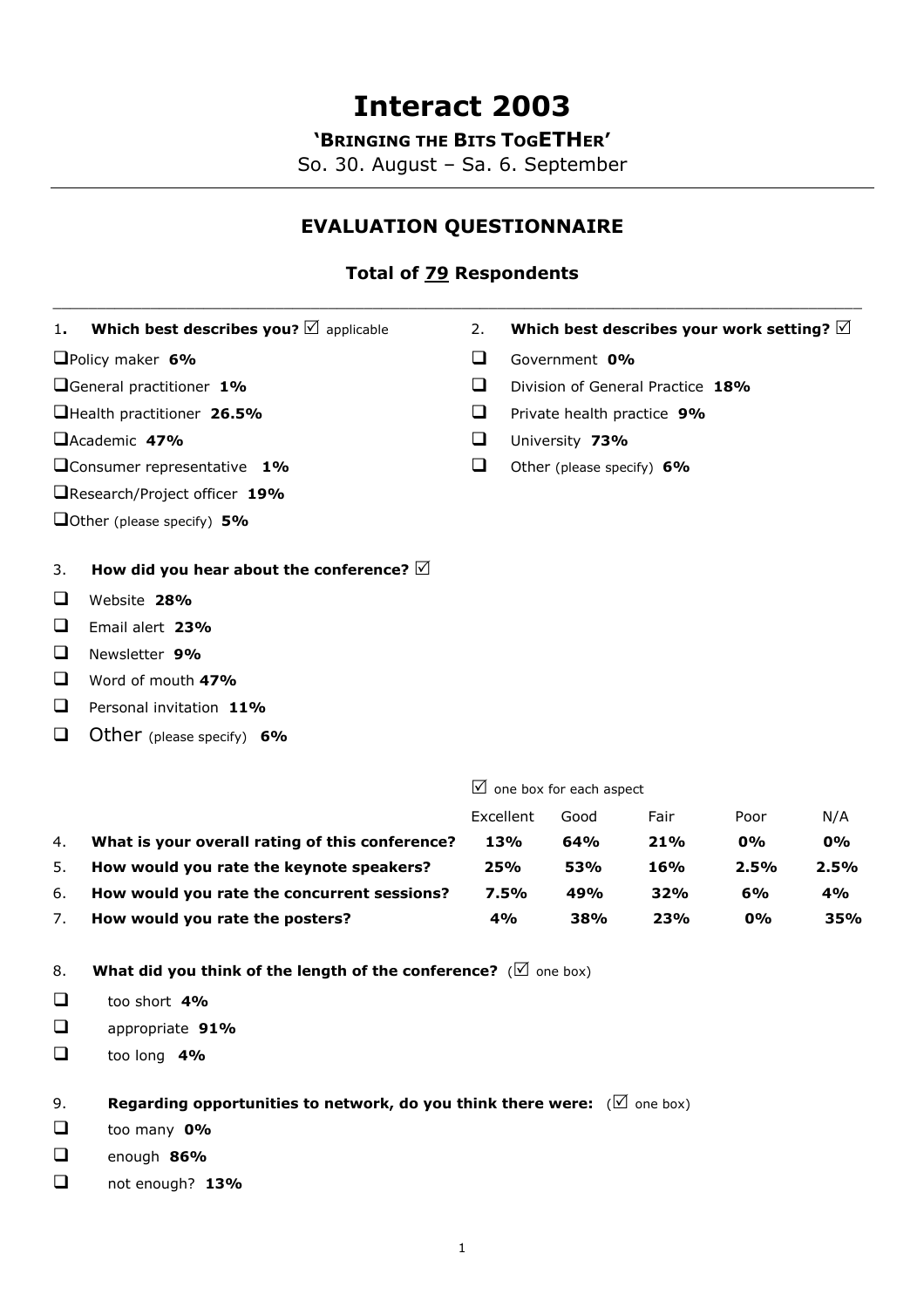|     |                                     | Excellent  | Good | Fair  | Poor       | N/A        |
|-----|-------------------------------------|------------|------|-------|------------|------------|
| 11. | <b>Conference organisation?</b>     | 25%        | 47%  | 18%   | <b>11%</b> | $0\%$      |
|     | (conducted by Conference Logistics) |            |      |       |            |            |
| 12. | <b>Conference venue?</b>            | 30%        | 42%  | 21.5% | <b>5%</b>  | 1%         |
| 13. | Catering?                           | 24%        | 52%  | 19%   | 2.5%       | 2.5%       |
| 14. | <b>Conference dinner?</b>           | 30%        | 32%  | 15%   | 7.5%       | <b>16%</b> |
| 15. | <b>Conference proceedings?</b>      | 28%        | 52%  | 14%   | 0%         | 6%         |
| 16. | Conference webpage?                 | <b>11%</b> | 44%  | 29%   | 14%        | 2.5%       |

#### How would you rate your satisfaction with the following ( $\boxtimes$  one box for each aspect)

#### 16. **Why did you attend this conference?**

- 19. **Did the conference meet your expectations?**  $\Box$  one box
- More than adequately **15%**
- Adequately **73%**
- Not adequately **11%**
- 20. **What did you like best about the conference, and why?** (be specific)

- 21. **What did you like least or what could be improved, and why?** (be specific)
- 22. **Please list up to 3 new insights you gained from this conference, or work practices you intend to change as a result of attending this conference**
- 1
- 
- 2
- 
- 3

23. **Please suggest speakers or topics for future conferences**

#### 24. **Do you have any other comments about any aspect of the conference?**